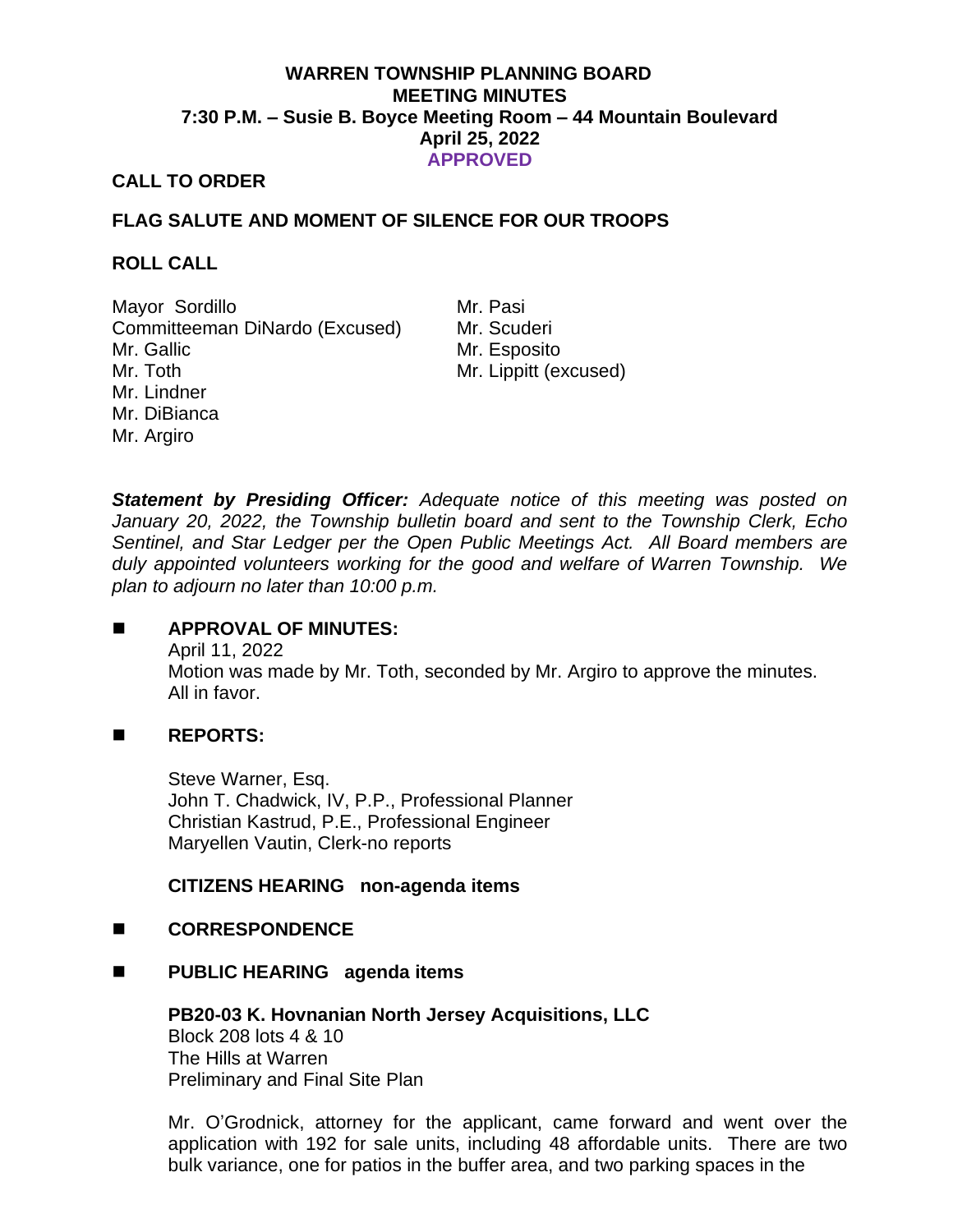landscape buffer area also. Mr. John Caniglia came up for the applicant to go over the revised plans with a relocation of one of the market rate buildings swapping with a location of one of the affordable units. One of the affordable units is now proposed on Emerson Lane. Building number 2 location (affordable unit near Hillcrest) will be switched with Building number 5 (market). The buildings are similar size. The board had suggested some change to not have all affordable in the one location by Hillcrest. Both building 2 and 5 had some elevations with high visibility and they will carry that to the proposed changes. The affordable building at the building 5 location will require a small trash enclosure to accommodate the five residents without storage for trash containers. Mr. Argiro asked about the parking for the building 5 proposed location. There are parking areas near the building, one with four spaces and one with two. And across the street there is a large parking bank with 18 spaces. Exhibit A-2 was brought up and it is the rendered site plan. Mr. Ciliberto, the applicant's engineer, was still sworn in and went over the parking spots.

Mr. Gallic opened this portion of the meeting to the public. Mr. David Springer came forward and lives at 51 Ralph Place (Berkeley Heights). He has concerns about parking, there is not enough with 192 units he feels. There are over 400 parking spots with the garages. It meets the RSIS.

Mr. Ramman Aziz came forward from 68 Joan Drive (Berkeley Heights). He has concerns about the traffic. Mr. Gallic said they had gone over traffic extensively at a previous meeting and the traffic report is at the town hall (and on website) as well as the minutes.

Ms. Nicole Springer came forward from Ralph Place. She is concerned people will be walking in her back yard and they won't get to know each other. She asked if there would be a wall or some containment of the site.

Mr. O'Grodnick said there is no fence proposed, the perimeter of the site will have extensive landscaping. Any land in Berkeley Heights will be placed in a conservation easement. Ms. Springer is very concerned about security. Ms. Springer was sworn in by Mr. Warner. The public portion was closed.

Mr. Gallic reminded all that they had gone through the extensive list of conditions at the previous meeting and they are still required. Mr. Scuderi asked if the applicant was going to upgrade the siding and trim work for the interior sides. They did run cost estimates and it would be very expensive to do and they did not upgrade. Mr. Lindner talked about upgrade to hardy board instead of vinyl siding and it has been requested several times.

A motion was made for the Preliminary and Final Site Plan with the two variances. There is also an RSIS exception where some of the sidewalks in the interior don't go the entirety of the development.

A motion to approve the application was made by Mr. DiBianca, seconded by Mayor Sordillo.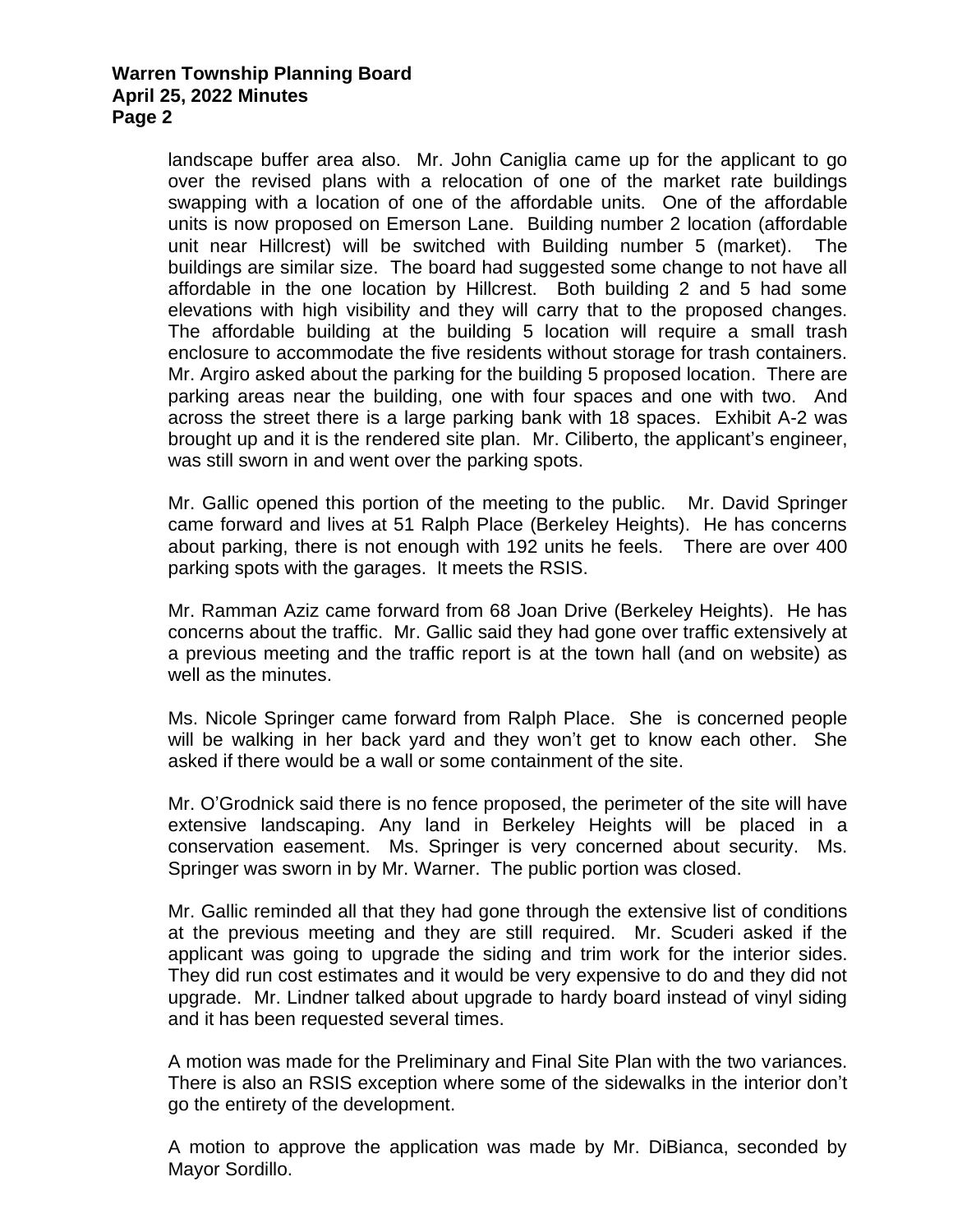ROLL CALL For: Mr. Toth, Mr. Argiro, Mr. DiBianca, Mr. Esposito, Mayor Sordillo, and Mr. Lindner.

Against: Mr. Scuderi, Mr. Gallic

**PB 21-01 58 Mount Bethel, Inc.** Block 71 lot 37.01 87 Mount Bethel Rd Preliminary and Final Site Plan

Mr. Richard Sasso, attorney for the applicant, introduced the application for 58 Mount Bethel, Inc at 87 Mount Bethel Road. The zone is R-65. It is a redevelopment application. The redevelopment application does not involve any variances. The request is for a three-story, 32 unit residential building, with 8 affordable units. The witnesses will be engineer James Mantz, architect Andrew Beer, and traffic expert, Gary Dean. The application does have Somerset County Planning Board approval.

The affordable units are 1-bedroom, 2-bedroom, and 3-bedroom units. The market units are one 1-bedroom, eight 1-bedroom plus a den, three 2-bedroom, and twelve 2 bedroom and a den.

Mr. Andrew Beer was sworn in as well as all the professionals for the applicant and the township planning board professionals. Mr. Warner had reviewed the notice and it was acceptable.

Mr. Beer went through his credentials, undergraduate at NJIT, and he returned for his Masters in 2017. He recently became a licensed architect in New Jersey. He was accepted by the board. Exhibit A-1, dated 4/25/22 was brought in; a colorized site plan. Mr. Beer went through the site with Mount Bethel and Mount Horeb Road on two sides. Mavis Tires is across the street. The building is along the long edge of the site back from Mount Bethel Road. There will be landscaping. The building will have underground parking, half under with the other half in front of the building. There is an existing detention basin on the site. The site had been approved previously for an office building. The office building was approved at 10,000SF. This building is 61,000SF. Mr. Beer went over page C-1 from the submitted plans, with date of 4/13/21. He went over the front façade with a lot of architectural details. The side that faces Mount Horeb also has a lot of details. There are multiple gables, recesses and bump outs. There is vertical and horizontal siding. There is stone on the first floor level, and it goes to the second floor.

There are a total of 32 units with 8 affordable units. Of those affordable units, there are two 1-bedroom, three 2-bedroom units, and three 3-bedroom affordable units. There was discussion on the Flag Plaza number of affordable units and this unit and mix of units and this is in accordance with UHAC requirements for bedroom counts.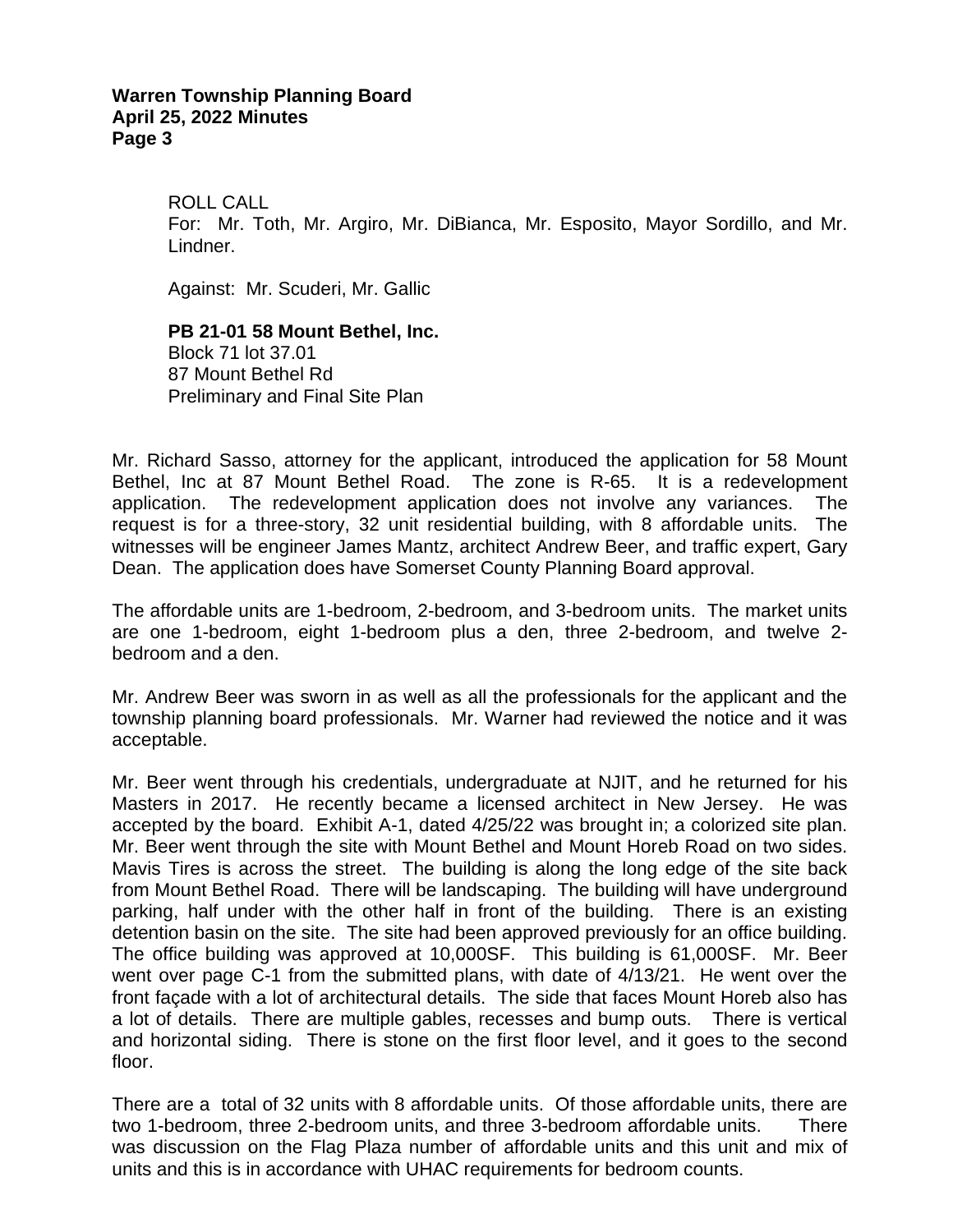The units in this application/site plan are dispersed throughout the building.

There is parking below and on ground totaling 64 parking spots. There are three stories and one below grade level (for parking). The height is under 35 ft. required by zoning. The building is 61,709 SF. Mr. DiBianca asked about the back of the building near the junk yard and people looking out their windows and seeing the wrecker site. The setback is about 30 ft. from the property line. There are some trees and growth there. Mr. Chadwick said there is a row of landscaping, trees, etc. The third floor will see the most. There is one residential property in between the proposed building and the Warren Wreckers site.

Mr. DiBianca asked if the property residents will have assigned parking. It is not planned to have designated parking spots. Mr. Chadwick spoke about the EV parking requirements that will be necessary. The applicant will comply with those requirements.

Mayor Sordillo believes no EV spots should be inside a building and the township has not adopted an ordinance yet on EV spots. There was further discussions on keeping the spots outside.

Mr. Chadwick said that this is a variance free application and conforms with the affordable housing criteria in the settlement agreement and the architecture was revised once a while ago. There were no further questions on architecture.

Mr. Sasso called up Mr. James Mantz, the applicant's engineer, and he gave his credentials and was accepted by the board.

Mr. Mantz went over the engineering plans. Sheet 2 of 11 revised 3/3/22 was put up on the easel; it is a colorized version of the sheet. The building is about 225 ft. long by 66 ft. 5 inches deep and sits back from the westerly property line 30 feet. There is a steep bank that was previously cut in by the previous owner for an office building. Between the property line and the Warren Wrecker site there is an existing lot (37.02) and the Warren Wrecker property is about 150 ft. away from this proposed apartment building.

The elevation between the grade at the property line is 464 down to the grade near the building is 456 so the first floor elevation is roughly 8 feet lower than the adjoining property. The Warren Wreckers property is another 5 or 6 feet higher. There is a landscaping plan with a lot of plantings.

The access from Mount Horeb Road is a two-way access located near the north-westerly property line. There is two-way traffic through the site. There is two-way access going under the building. There is an exit onto Mount Bethel Road. It is a right out only. Vehicles traveling south on Mount Bethel Road may enter here, right in and right out only.

There is an existing detention basin designed for the two-story office building. A lot of the storm sewer was put in also. He went over some modification to provide a little more storage.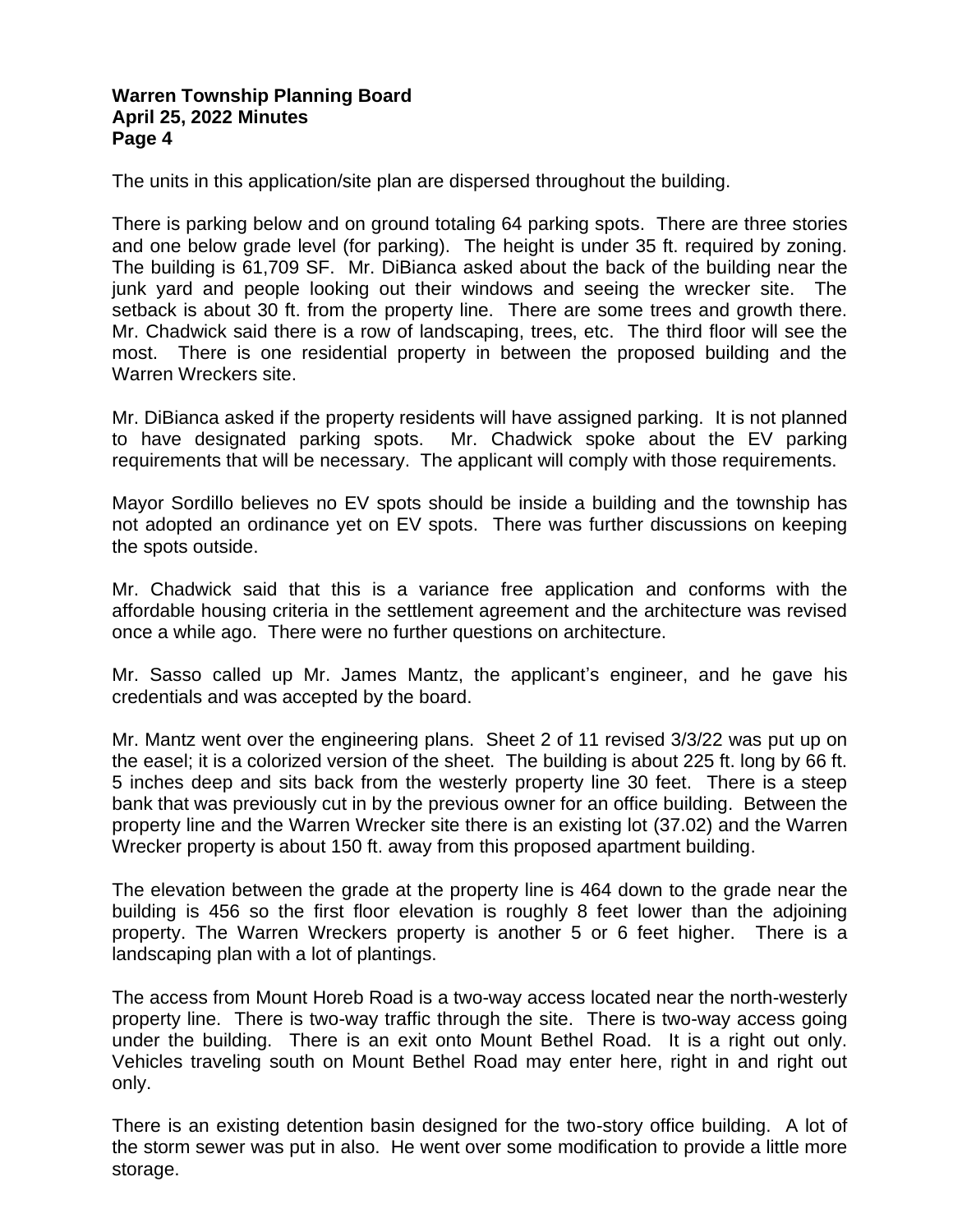Underneath the building near the center of the building there is a handicap space and on the surface parking there are two handicap spaces, all van accessible. There is an elevator in the building. There was discussion on an environmental report. The landscaping was done by Henry Hinterstein and the date is 2/2/21 and it is within the engineering plans. Mr. Mantz went over the landscape plan including evergreen and deciduous trees. There is a lot of plantings within two stacked retaining walls on the plans. They will also add plantings along the front of the first wall. There will be a paver courtyard with benches and passive recreation. There is water and gas available on Mount Horeb Road. They intend to tap into the sanitary sewer on Mount Horeb Road and they have sewer authority approval. They have two hydrants on the plan, and another one just south of the site. He went over the utility plan page.

The stormwater manual and operation and maintenance manual will be filed. The roof leaders will be piped into the stormwater system. Some of the water from the parking will go towards one side and in the front of the building water gets channeled to two inlets located on the south side of the driveway.

Mr. Mantz went over the retaining walls. The elevations are designed but the walls are not. They will be block retaining walls. The front retaining wall will be approximately 6 feet and will step up about a foot to the next retaining wall up and will be about five feet in height. There will be enhanced landscaping in front of the wall and the applicant agreed that it will be subject to approval by the Township Planner.

Mayor Sordillo asked about stairway number one on the south west side of the building. The egress is out to a narrow strip of land and one would have to walk 225 feet to an area considered a safe distance from a building (per NFPA 101). He asked how that meets code. It is too narrow in that area.

Mr. Mantz said there will be concrete pads/patios in the back lower level units. It is flat for about 10 feet and there is stormwater also to bring water around the building. The Fire Marshall also wants to be able to put up ladders. Mayor Sordillo repeated that you need to be 50 ft. away from a building.

Mr. Andrew Beer said that the stairway there does not exit to the back, it exits to the front as well as the other exits go to the front. There was discussion on the stairway being a protected area and if you have to leave the protected area to go to an exit. This will be investigated further.

Mr. Kastrud went over his memo and Mr. Mantz has addressed the stormwater issues. An operation and maintenance manual will be submitted. Any modifications to the drainage will have to addressed with drainage easement or revised easements. An engineer estimate will be required to establish bonding and inspection fees.

Mr. Chadwick asked about the lights on the site. Sheet number 6 is the lighting plan and the lights will meet town center standards and there are 21 lights. There will be no spillover to neighboring properties. There will be LEDs and there will be a dimmer feature.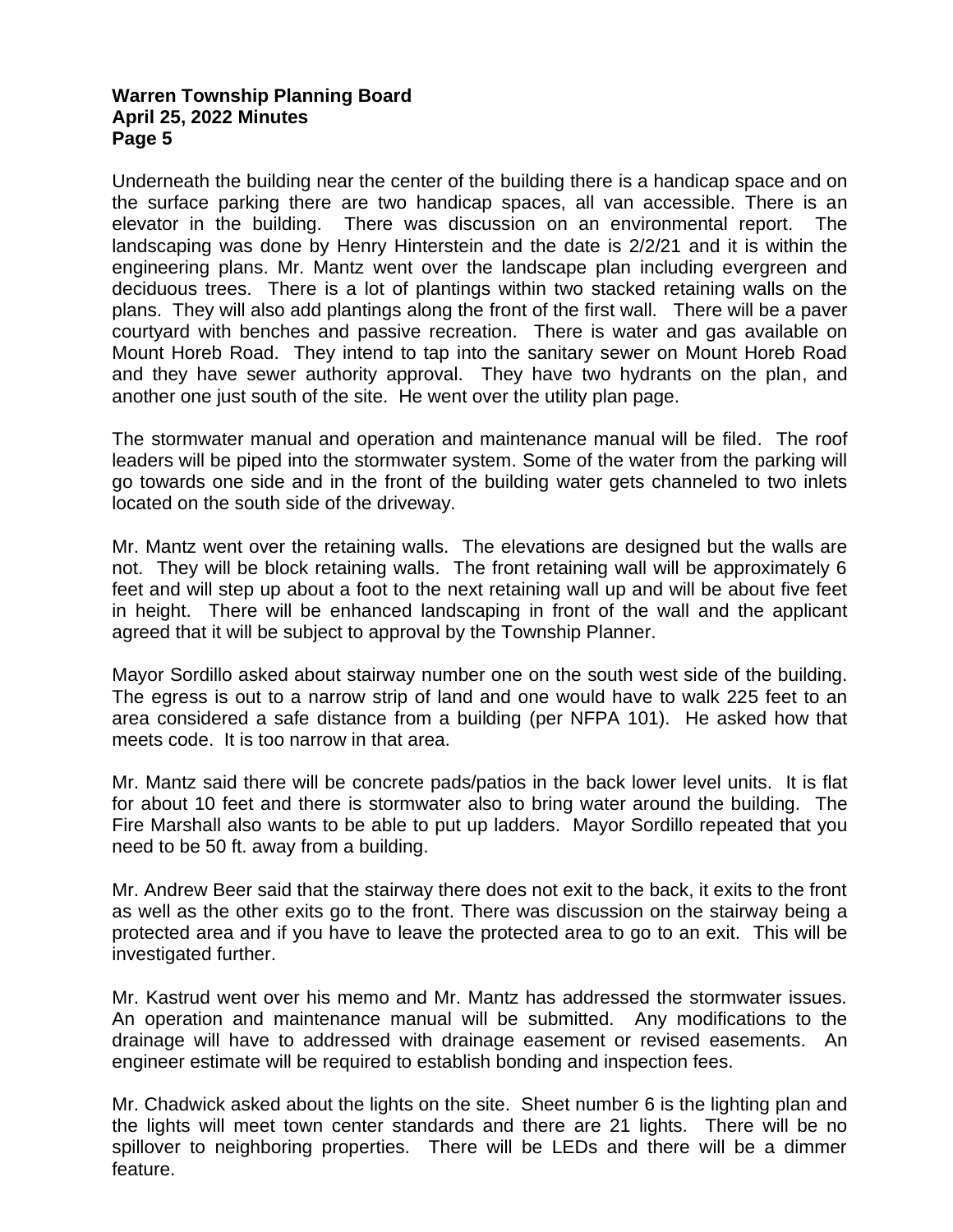Mr. Chadwick asked about a ID sign. Most projects have a brick entrance, maybe a 25 ft. message is reasonable. They will have two signs.

Mr. Gallic asked how far down the bedrock is. Mr. Mantz said there is an existing outcropping right on top of the ground. They will have to remove bedrock near the westerly portion. The stormwater system will be maintained by the property owner.

Mr. Warner asked if they will stipulate to the requests of the Fire Marshall and they will. The environmental commission asked about the recycling. The applicant would like to have the recycling and the trash within the building but the health department said there is a code against that. They show a solid waster enclosure south of parking space 51. The health department/board of health will need the applicant to come to them and explain. The board members were not satisfied with having it in the parking lot out front.

Mr. Lindner said they have done inside trash enclosures and there is a way it can be done.

Mr. Sasso brought up Mr. Gary Dean, the applicant's traffic expert, and he was accepted. Mr. Dean spoke about the previous approval of the office building and the possible day care center. This is less traffic intensity. A day care would generate about 120 trips in one hour dropping off and picking up. The office building would generate about 30 trips. This 32 residential is down to 20 per hour.

Somerset County has been satisfied with access and traffic generation. It is right in and right out on Mount Bethel and two way on Mount Horeb.Road. The parking complies and the applicant will meet the EV requirements.

Mr. Gallic asked if anyone had questions on traffic. Mr. Gallic feels this application is one of the least traffic issue sites that they have seen in a few years. Mayor Sordillo mentioned a study that was done by Somerset County Study before the newer developments were approved.

Mr. Gallic opened the meeting to the public.

Mr. Luis Bronco came forward from 20 harmony (to the west of the proposed building). He asked about the 11 foot wall/two tiered. Would the top of the building be 46 or 50 ft. tall. Mr. Chadwick said they may see about 20 ft. above the grade. The building is set down a bit lower. The building will be under 35 ft. from grade. The bank is about 11 ft. high. The neighbor would like a good landscape buffer planted.

Mr. Bronco also asked about the runoff and said the town has had problems with that area and stream that cuts off under Mount Bethel. The water will go there after it makes it through the detention basin. Mr. Bronco was told there are issues with erosion and trees backing things up. Mr. Bronco was sworn in by Mr. Warner.